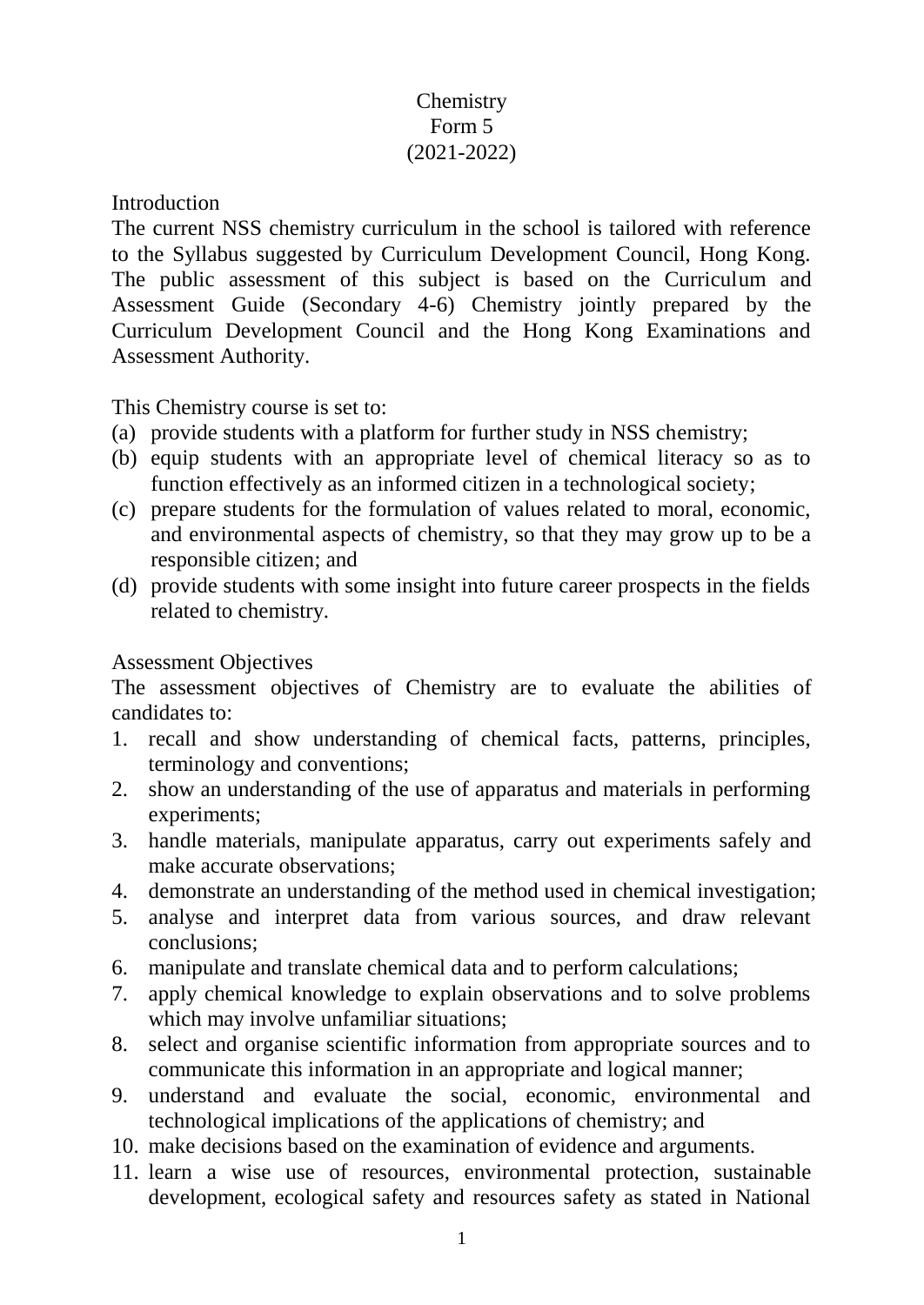Safety Education.

School-based assessment (SBA) (20% of the HKDSE Subject Mark) School-based assessment (SBA) is compulsory for ALL school candidates. In the HKDSE examination, candidates will be assessed by their teachers on their performance in a wide range of skills involved in practical tasks throughout NSS2 and NSS3.

### Pre-requisite

Students are expected to have a good knowledge of the chemistry components of the junior and NSS1 secondary science courses as well as topics in the syllabus.

### Content of the course

The Form 5 teaching program will cover five to seven sections of the suggested syllabus after Form 4. Slight adjustments may be implemented according to the actual progress of teaching and learning. The contents of the course are as follows:

| <b>First Term</b> | $\gamma$ .<br>8. | <b>Fossil Fuels and Carbon Compounds</b><br><b>Chemistry of Carbon Compounds</b><br>16. Analytical Chemistry |
|-------------------|------------------|--------------------------------------------------------------------------------------------------------------|
| Second Term       | 9.<br>10.        | <b>Chemical Reactions and Energy</b><br>Rate of Reaction<br>11. Chemical Equilibrium                         |

12. Patterns in the chemical world

Mode of lessons:

There are four lessons every week. There will be lectures, laboratory work and tutorials throughout the year.

# **Assignments**

- 1. Classwork Exercises Every student is required to finish all the classwork exercises assigned within a given period of time. There will be about fifteen to twenty questions on each topic.
- 2. Homework Exercises and Supplementary Exercise There will be assignment after accomplishing a topic. Students are expected to submit their work two days after. Their assignments should be done in detail.
- 3. Experiment Report There will be about one to two experiments under the teachers' instructions every term. Simple reports on the experiment are required after each experiment.